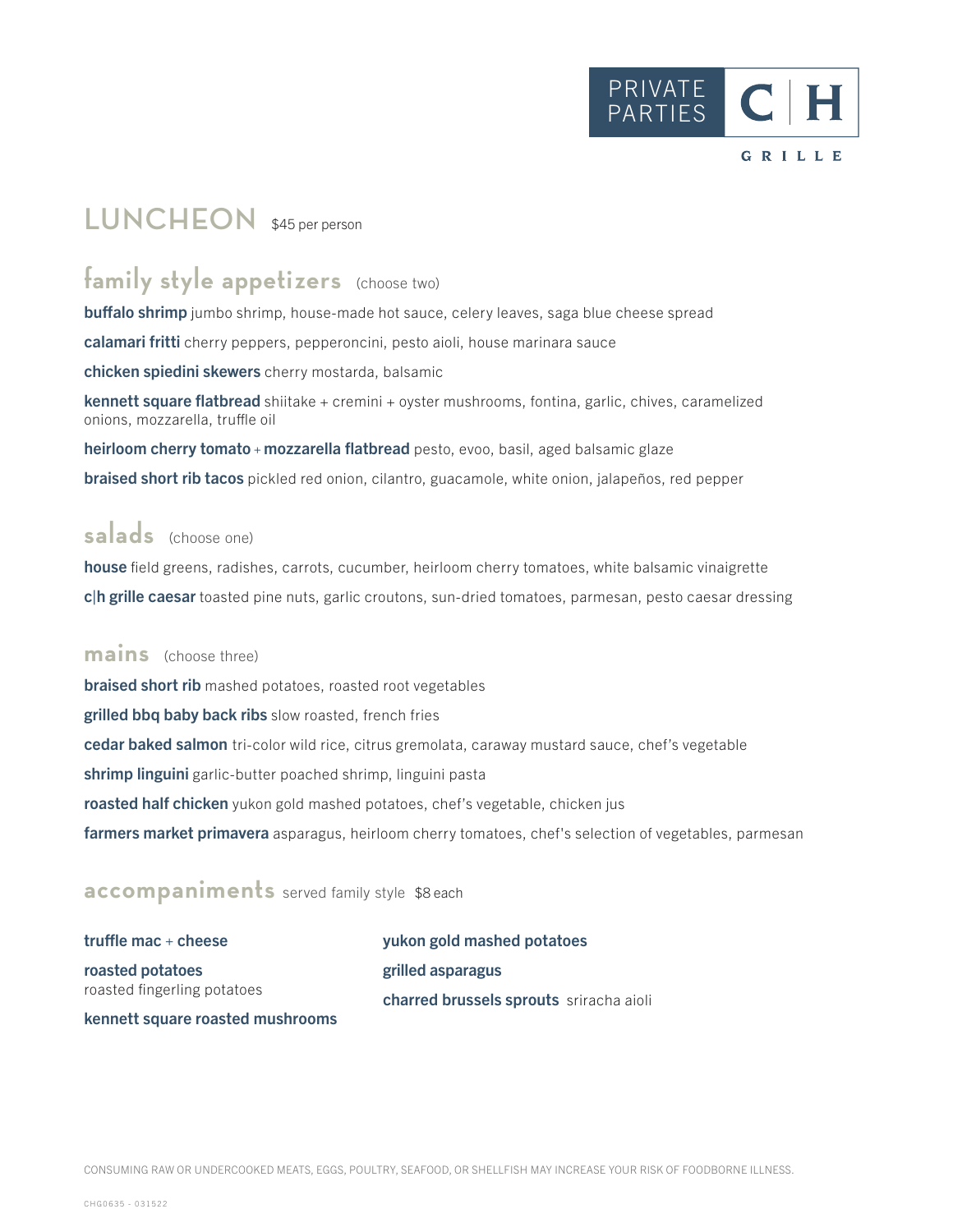

## **DINNER** \$50 per guest

## family style appetizers (choose two)

crispy brussels sprouts cashews, mint, sweet chili glaze calamari fritti cherry peppers, pepperoncini, pesto aioli, house marinara sauce buffalo shrimp jumbo shrimp, house-made hot sauce, celery leaves, saga blue cheese spread chicken spiedini skewers cherry mostarda, balsamic heirloom cherry tomato + mozzarella pesto, evoo, basil, aged balsamic glaze artichoke + spinach dip monterey jack cheese, parmesan, ritz cracker crumbs, fresh tortilla chips guacamole corn tortilla chips, micro cilantro, lime

### **salads** (choose one)

house salad field greens, radishes, carrots, cucumber, heirloom cherry tomatoes, white balsamic vinaigrette c|h grille caesar salad toasted pine nuts, garlic croutons, sun-dried tomatoes, parmesan, pesto caesar dressing chopped greek salad romaine, heirloom cherry tomatoes, cucumbers, feta, kalamata olives, tzatziki, red wine vinaigrette

#### **mains** (choose three)

braised short rib mashed potatoes, roasted root vegetables grilled baby back ribs full rack, slow roasted, french fries cedar baked salmon tri-color wild rice, citrus gremolata, caraway mustard sauce, chef's vegetable roasted half chicken yukon gold mashed potatoes, chef's vegetable, chicken jus farmers market primavera asparagus, heirloom cherry tomatoes, chef's selection of vegetables, parmesan crab cakes chef's seasonal set up

#### **accompaniments** served family style \$8 each

truffle mac  $+$  cheese roasted potatoes roasted fingerling potatoes kennett square roasted mushrooms yukon gold mashed potatoes grilled asparagus charred brussels sprouts sriracha aioli